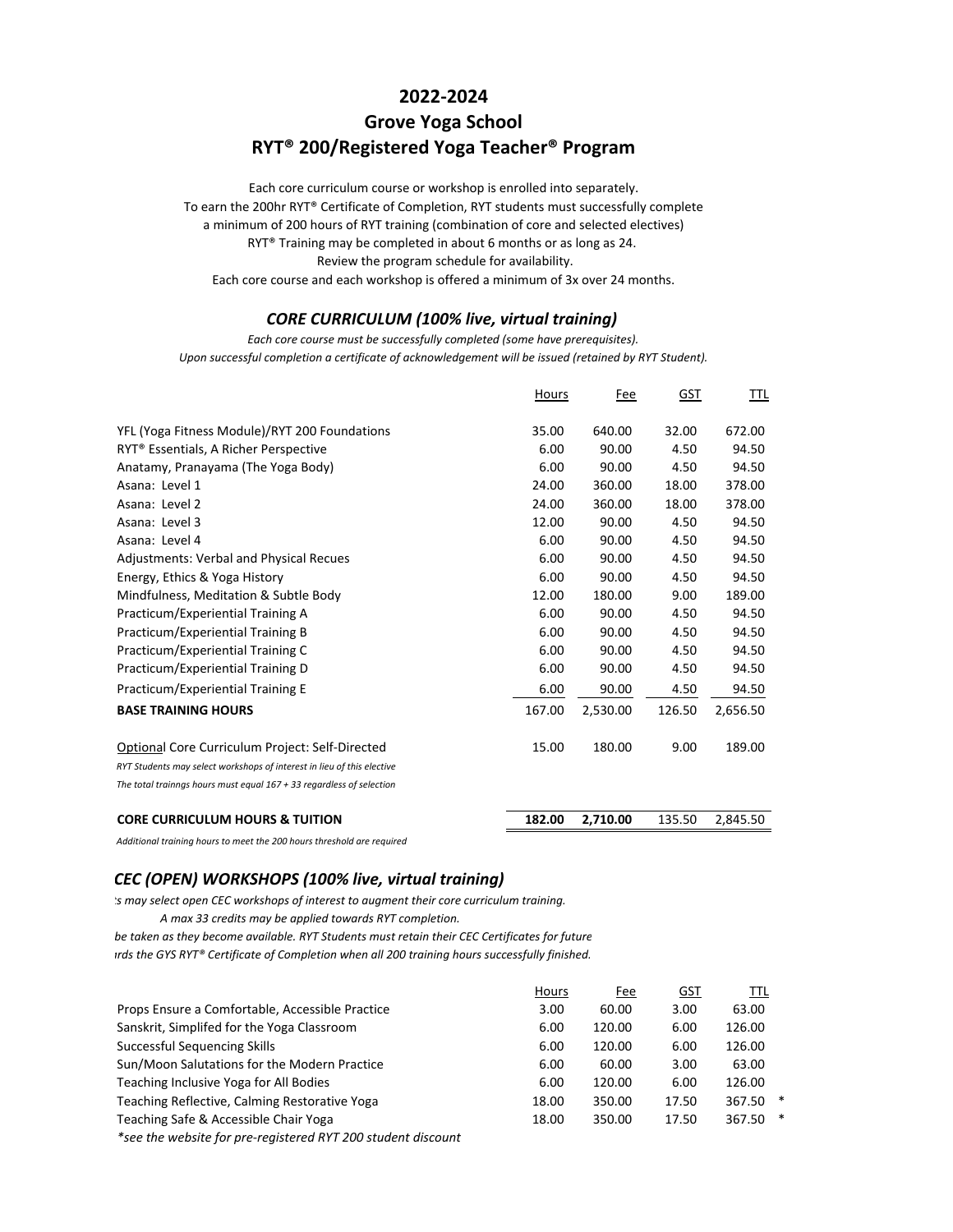#### **2022‐2024**

## **Grove Yoga School RYT® 200/Registered Yoga Teacher® Course Schedule\***

*listed in DATE ORDER; for details visit www.groveyogaschool.ca*

| February 5, 2022   | YFL Module/RYT® Module                            | December 3, 2022  | <b>Adjustments: Verbal and Physical Recues</b>  | October 14, 2023  | RYT® Essentials, A Richer Perspective           |
|--------------------|---------------------------------------------------|-------------------|-------------------------------------------------|-------------------|-------------------------------------------------|
| March 5, 2022      | RYT <sup>®</sup> Essentials, A Richer Perspective | December 4, 2022  | Practicum/Experiential Training B               | October 15, 2023  | Anatomy, Pranayama and the Yoga Body            |
| March 5, 2022      | Teaching Reflective, Calming Restorative Yoga     | December 4, 2022  | Sun/Moon Salutations for the Modern Practice    | October 21, 2023  | Asana: Level 1                                  |
| March 6, 2022      | Anatomy, Pranayama and the Yoga Body              | December 10, 2022 | Asana: Level 3                                  | October 21, 2023  | Teaching Reflective, Calming Restorative Yoga   |
| March 12, 2022     | Energy, Ethics & Yoga History                     | December 17, 2022 | Practicum/Experiential Training C               | November 4, 2023  | Practicum/Experiential Training A               |
| March 13, 2022     | Practicum/Experiential Training A                 |                   |                                                 | November 5, 2023  | Energy, Ethics & Yoga History                   |
| March 20, 2022     | Successful Sequencing Skills                      | January 28, 2023  | Practicum/Experiential Training D               | November 18, 2023 | Asana: Level 2                                  |
| March 27, 2022     | Sun/Moon Salutations for the Modern Practice      | January 28, 2023  | YFL Module/RYT <sup>®</sup> Module              | November 18, 2023 | Teaching Safe & Accessible Chair Yoga           |
| April 2, 2022      | Asana: Level 1                                    | January 29, 2023  | Asana: Level 4                                  | December 2, 2023  | Practicum/Experiential Training B               |
| April 2, 2022      | Teaching Safe & Accessible Chair Yoga             | February 4, 2023  | Practicum/Experiential Training E               | December 3, 2023  | Practicum/Experiential Training E               |
| April 23, 2022     | Practicum/Experiential Training B                 | February 5, 2023  | Teaching Inclusive Yoga for All Bodies          | December 9, 2023  | Adjustments: Verbal and Physical Recues         |
| April 24, 2022     | Adjustments: Verbal and Physical Recues           | February 11, 2023 | Mindfulness, Meditation & Subtle Body           | December 10, 2023 | Asana: Level 3                                  |
| April 30, 2022     | Asana: Level 2                                    | February 25, 2023 | RYT® Essentials, A Richer Perspective           | December 10, 2023 | Practicum/Experiential Training C               |
| May 14, 2022       | Asana: Level 3                                    | February 26, 2023 | Anatomy, Pranayama and the Yoga Body            | December 10, 2023 | Props Ensure a Comfortable, Accessible Practice |
| May 15, 2022       | Sanskrit, Simplified for the Yoga Classroom       | March 4, 2023     | Asana: Level 1                                  | December 10, 2023 | Sun/Moon Salutations for the Modern Practice    |
| May 28, 2022       | Practicum/Experiential Training C                 | April 1, 2023     | Practicum/Experiential Training A               |                   |                                                 |
| May 28, 2022       | YFL Module/RYT® Module                            | April 2, 2023     | Props Ensure a Comfortable, Accessible Practice | January 20, 2024  | Mindfulness, Meditation & Subtle Body           |
| May 29, 2022       | Asana: Level 4                                    | April 15, 2023    | Energy, Ethics & Yoga History                   | January 27, 2024  | Asana: Level 4                                  |
| June 4, 2022       | Practicum/Experiential Training D                 | April 16, 2023    | Successful Sequencing Skills                    | January 28, 2024  | Sanskrit, Simplified for the Yoga Classroom     |
| June 5, 2022       | Teaching Inclusive Yoga for All Bodies            | April 22, 2023    | Asana: Level 2                                  | February 3, 2024  | Practicum/Experiential Training D               |
| June 11, 2022      | Props Ensure a Comfortable, Accessible Practice   | April 22, 2023    | Teaching Reflective, Calming Restorative Yoga   | February 17, 2024 | YFL Module/RYT <sup>®</sup> Module              |
| June 12, 2022      | Practicum/Experiential Training E                 | May 6, 2023       | Practicum/Experiential Training B               | February 18, 2024 | Practicum/Experiential Training E               |
| June 18, 2022      | Mindfulness, Meditation & Subtle Body             | May 6, 2023       | Teaching Safe & Accessible Chair Yoga           | May 12, 2024      | Sanskrit, Simplified for the Yoga Classroom     |
| September 10, 2022 | Teaching Reflective, Calming Restorative Yoga     | May 7, 2023       | Adjustments: Verbal and Physical Recues         |                   |                                                 |
| September 10, 2022 | YFL Module/RYT <sup>®</sup> Module                | May 13, 2023      | Asana: Level 3                                  |                   |                                                 |
| October 1, 2022    | Anatomy, Pranayama and the Yoga Body              | May 27, 2023      | Sun/Moon Salutations for the Modern Practice    |                   |                                                 |
| October 2, 2022    | RYT <sup>®</sup> Essentials, A Richer Perspective | May 28, 2023      | Practicum/Experiential Training C               |                   |                                                 |
| October 15, 2022   | Successful Sequencing Skills                      | June 3, 2023      | Asana: Level 4                                  |                   |                                                 |
| October 16, 2022   | Energy, Ethics & Yoga History                     | June 4, 2023      | Props Ensure a Comfortable, Accessible Practice |                   | *Schedule subject to change                     |
| October 22, 2022   | Asana: Level 1                                    | June 10, 2023     | Practicum/Experiential Training D               |                   | more 2024 dates announced in late 2023          |
| November 5, 2022   | Practicum/Experiential Training A                 | June 11, 2023     | Sanskrit, Simplified for the Yoga Classroom     |                   | Minimum student enrollment applies              |
| November 5, 2022   | Sanskrit, Simplified for the Yoga Classroom       | June 17, 2023     | Practicum/Experiential Training D               |                   | See GYS website for policies                    |
| November 6, 2022   | Teaching Inclusive Yoga for All Bodies            | July 15, 2023     | Mindfulness, Meditation & Subtle Body           |                   |                                                 |
| November 19, 2022  | Teaching Safe & Accessible Chair Yoga             | August 12, 2023   | Successful Sequencing Skills                    |                   |                                                 |
| November 19, 2022  | Asana: Level 2                                    | September 9, 2023 | YFL Module/RYT <sup>®</sup> Module              |                   |                                                 |